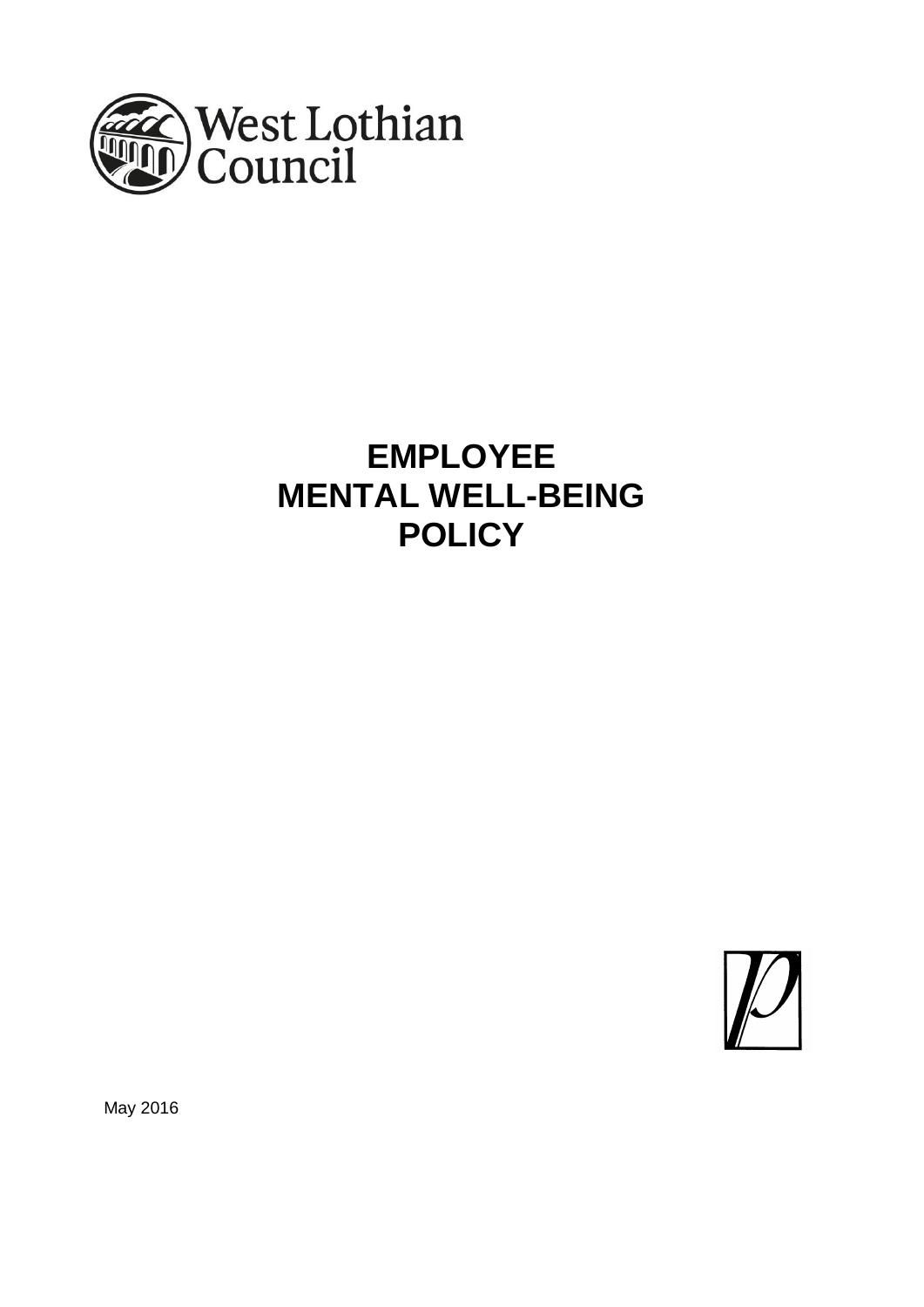

# **EMPLOYEE MENTAL WELL-BEING POLICY**

(Covers ALL council employees)

# **CONTENTS**

| 1.  | POLICY STATEMENT                              | Page 3  |
|-----|-----------------------------------------------|---------|
| 2.  | THE LEGAL DUTY                                | Page 3  |
| 3.  | POLICY AIMS                                   | Page 3  |
| 4.  | DEFINITIONS OF MENTAL HEALTH AND STRESS       | Page 4  |
| 5.  | IDENTIFYING THE CAUSES AND SYMPTOMS OF STRESS | Page 4  |
| 6.  | <b>STRESS PREVENTION MEASURES</b>             | Page 5  |
| 7.  | MANAGEMENT AND TREATMENT OF STRESS            | Page 7  |
| 8.  | <b>TRAINING</b>                               | Page 8  |
| 9.  | <b>RESPONSIBILITIES</b>                       | Page 9  |
| 10. | <b>LINKS TO OTHER POLICIES</b>                | Page 10 |
| 11. | <b>REVIEW</b>                                 | Page 10 |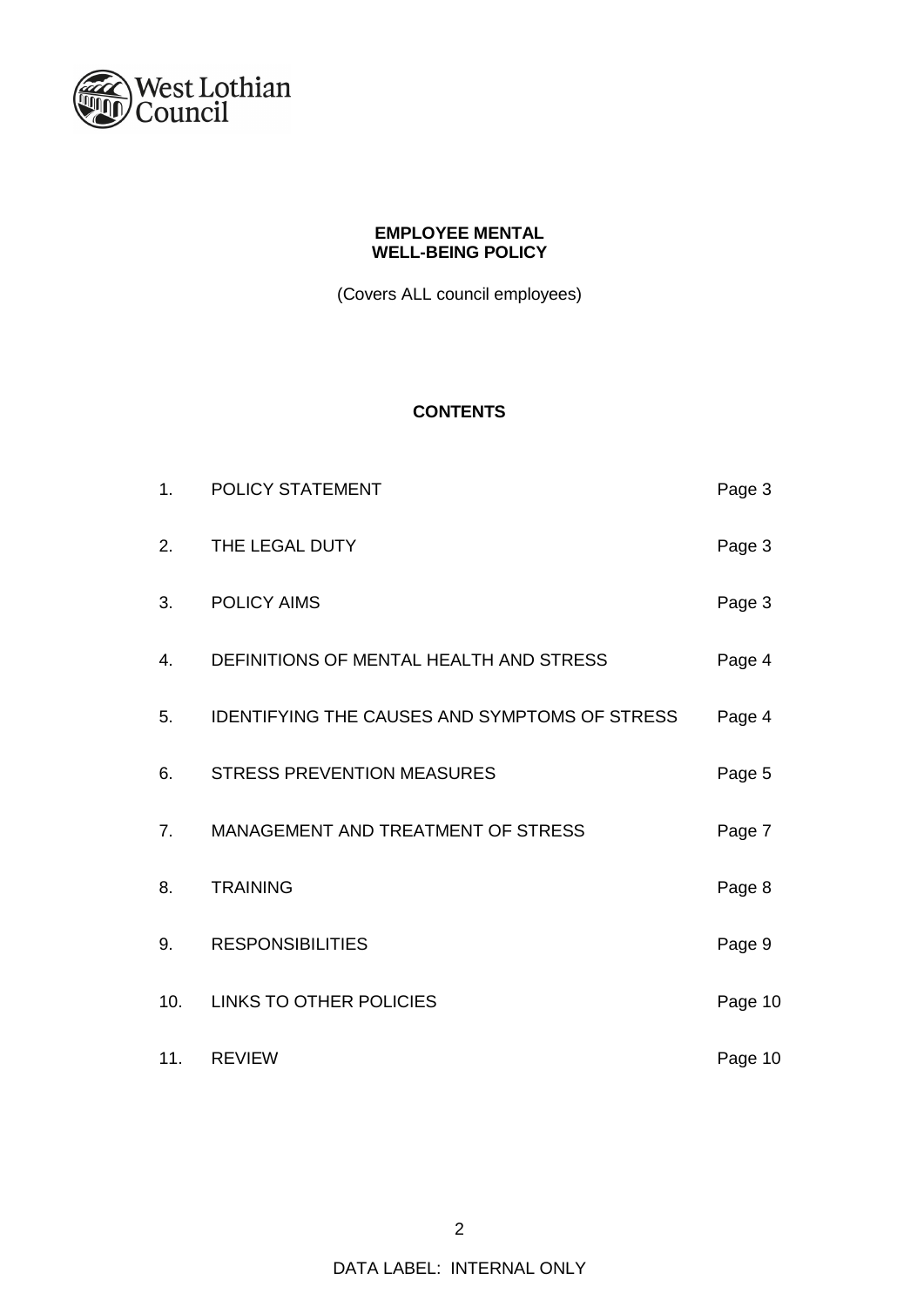# **1. POLICY STATEMENT**

- 1.1 A fundamental element of the council's [People Strategy](https://www.westlothian.gov.uk/media/21228/People-Strategy-2018-23/pdf/PeopleStrategy1823.pdf) and [Employee Wellbeing](https://www.westlothian.gov.uk/media/6255/Employee-Health-And-Wellbeing-Framework/pdf/EmployeeWellbeingFramework2018-08-31.pdf)  [Framework](https://www.westlothian.gov.uk/media/6255/Employee-Health-And-Wellbeing-Framework/pdf/EmployeeWellbeingFramework2018-08-31.pdf) is the commitment to create a healthy and safe working environment for its workforce.
- 1.2 Good mental and physical health is fundamental to general wellbeing and the council acknowledges the benefits of supporting employees achieve healthy working lives in maintaining high levels of morale and productivity in the workplace.
- 1.3 Mental health problems can be triggered by factors both internal and external to the workplace. The key aim of this policy is to ensure a working environment in which employees can achieve peak performance without suffering the effects of excessive or sustained work pressure that can lead to stress and a variety of physical and mental health problems.
- 1.4 The council however also acknowledges that the wellbeing of individuals at work can be affected by external factors and as such seeks to ensure that its employment policies are supportive of employees who may need to deal with other pressures and challenges that arise from time to time within their personal lives.
- 1.5 This Policy is supported by **guidance**, which provides advice to managers and employees in the form of good practice, and practical measures that can help them implement the aims of the policy.

# **2. THE LEGAL DUTY**

- 2.1 Under the terms of the Health and Safety at Work Act (1974) and the Management Health and Safety Regulations (1992), the council has a statutory duty of care to protect the health, safety, and welfare of all employees while at work. As part of that duty of care, the council is required to carry out risk assessments to ensure that the workplace is not likely to cause injury or illness to employees.
- 2.2 Employees equally have a duty to work in a safe and considerate manner so as not to put themselves or colleagues at risk.
- 2.3 Mental impairments, which have a substantial and long-term adverse effect on an individual's ability to carry out day-to-day activities, constitute a disability under the Equality Act 2010.
- 2.4 Disabled people are afforded protection from discrimination under the Equality Act and the council is required to make reasonable adjustment for disabled people within the provisions of its recruitment and selection and supporting attendance management policies.

#### **3. POLICY AIMS**

- 3.1 The aims of the policy are to:
	- Promote mental health and wellbeing for all staff
	- Promote an open and supportive culture where mental health issues can be raised and dealt with effectively
	- Communicate and promote the council's commitment to identifying and tackling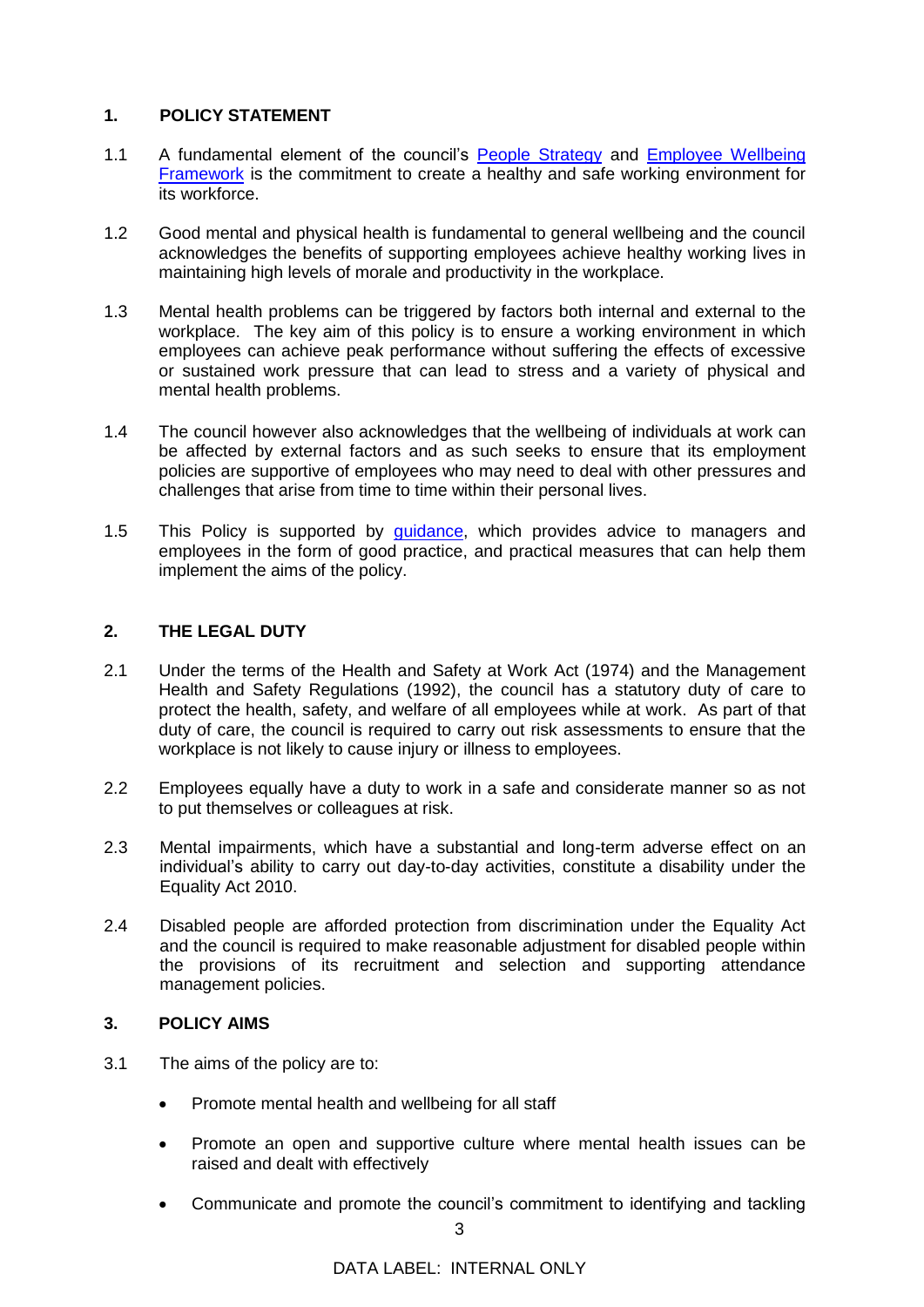organisational issues that negatively affect mental health

- Ensure suitable and sufficient risk assessments are conducted to prevent, identify and control sources of work related stress and ensure that the outcomes of risk assessments are reported and acted upon
- Provide employees experiencing mental health problems with access to professional assistance and support
- Reduce barriers to employment for people with a history of mental health

## **4**. **DEFINITIONS OF MENTAL HEALTH AND STRESS**

4.1 Mental health and wellbeing is an important aspect of overall health and wellbeing and can be affected by different factors, including life events such as relationship breakdowns, bereavement, workplace pressures, and mental health conditions such as depression or anxiety. The National Health Service (NHS) describes mental wellbeing and mental illness as follows:

#### Mental Wellbeing

4.2 Definitions of mental wellbeing generally include aspects such as life satisfaction, optimism, self-esteem, mastery, and feeling in control, having purpose in life, and a sense of belonging and support.

#### Mental Illness

4.3 Mental illness refers to a diagnosable condition or personality disorder that significantly interferes with an individual's cognitive, emotional or social abilities e.g. depression, anxiety, schizophrenia. The International Classification of Diseases ICD 10, Chapter 5 provides a comprehensive list of recognised mental and behavioural disorders.

#### **Stress**

- 4.4 The Health and Safety Executive (HSE) defines stress as 'the adverse reaction people have to excessive pressures or other types of demand placed on them. It arises when they perceive that they are unable to cope with those demands'.
- 4.5 Although it can be healthy for people to experience challenges in their lives, this can cause a degree of pressure on the individual. It is acknowledged that too much pressure can be harmful and destructive to health and if excessive or long term, this can lead to stress.
- 4.6 It is recognised that while stress can result from a build-up of excessive pressures in the workplace, it can equally result from non-work related pressures or life events that transfer the symptoms to the workplace.

# **5. IDENTIFYING THE CAUSES AND SYMPTOMS OF STRESS**

- 5.1 A strong moral and business case exists for addressing the causes of stress in the workplace and the council places emphasis on preventing stress wherever possible. In order to do so, managers and employees alike need to be equipped to identify possible sources and triggers of stress in the workplace.
- 5.2 While the council cannot prevent or control the causes of stress out with the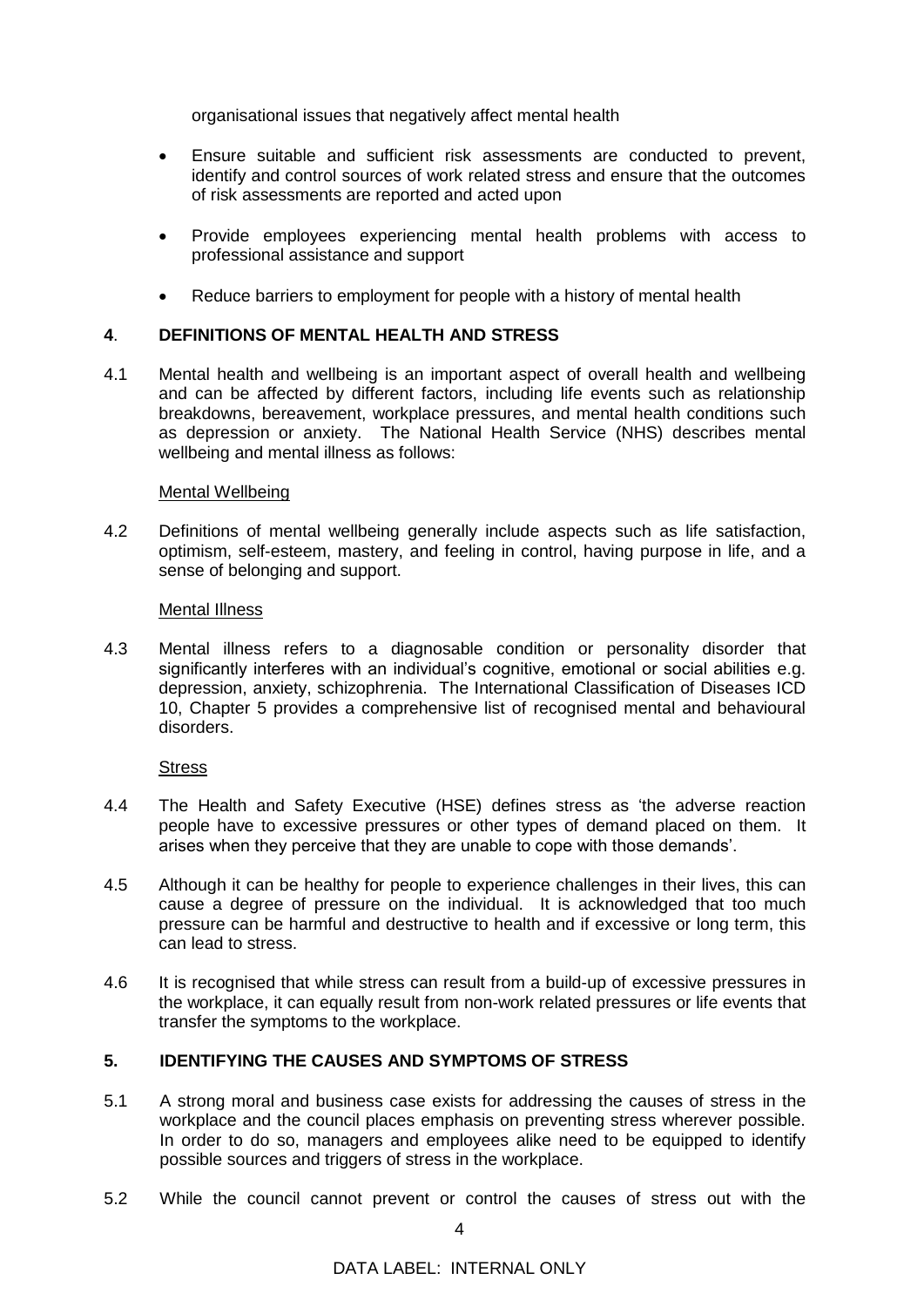workplace, early identification of the symptoms of stress will allow employees to be supported in the workplace and assisted to manage the circumstances, which are causing them stress.

5.3 The Guidance document that supports the application of this policy sets out typical examples of the triggers and symptoms of stress within and out with the workplace.

#### **6. STRESS PREVENTION MEASURES**

- 6.1 The Health and Safety Executive (HSE) defines the characteristics or culture of an organisation where the risks from work-related stress are being effectively managed and controlled.
- 6.2 Through its [People Strategy](https://www.westlothian.gov.uk/media/21228/People-Strategy-2018-23/pdf/PeopleStrategy1823.pdf) the Council aims to implement HSE management standards by promoting a working environment where:
	- employees are able to cope with the demands of their jobs
	- employees are able to have a say about the way they do their work
	- employees receive adequate information and support from their colleagues and superiors
	- employees are not subjected to unacceptable behaviours e.g. bullying at work;
	- employees understand their role and responsibilities
	- the council engages employees frequently when undergoing organisational change
	- systems are in place to respond to any individual concerns relating to any of the above
- 6.3 Key to achieving the HSE management standards set out in 6.2 above is ensuring supportive leadership and effective and consistent communication along with appropriate risk assessment.

#### **Supportive Leadership**

- 6.4 Managers can help to prevent excessive pressure becoming stress by recognising the common signs and symptoms of this in themselves and others, by ensuring that appropriate interventions are carried out and by promoting an open and supportive environment that encourages employees to discuss issues.
- 6.5 Managers should also ensure that their management style accords with the principles set out in the council's [Code of Practice on Promoting Appropriate Working](https://www.westlothian.gov.uk/media/1551/Promoting-Appropriate-Working---Relationship-and-Behaviour/pdf/BullyingAndHarassmentCodeOfPractice-3August2016.pdf)  [Relationships and Behaviours.](https://www.westlothian.gov.uk/media/1551/Promoting-Appropriate-Working---Relationship-and-Behaviour/pdf/BullyingAndHarassmentCodeOfPractice-3August2016.pdf)
- 6.6 The Code specifically addresses the manner in which managers should manage the performance of employee as follows:

*"Managers are responsible for fostering and maintaining good and effective working relationships with their staff and for creating an environment of mutual trust in which performance is managed through open and regular communication. In this regard it is essential that feedback to staff is constructive and provides the opportunity to jointly agree measures to address identified performance problems and/or progress*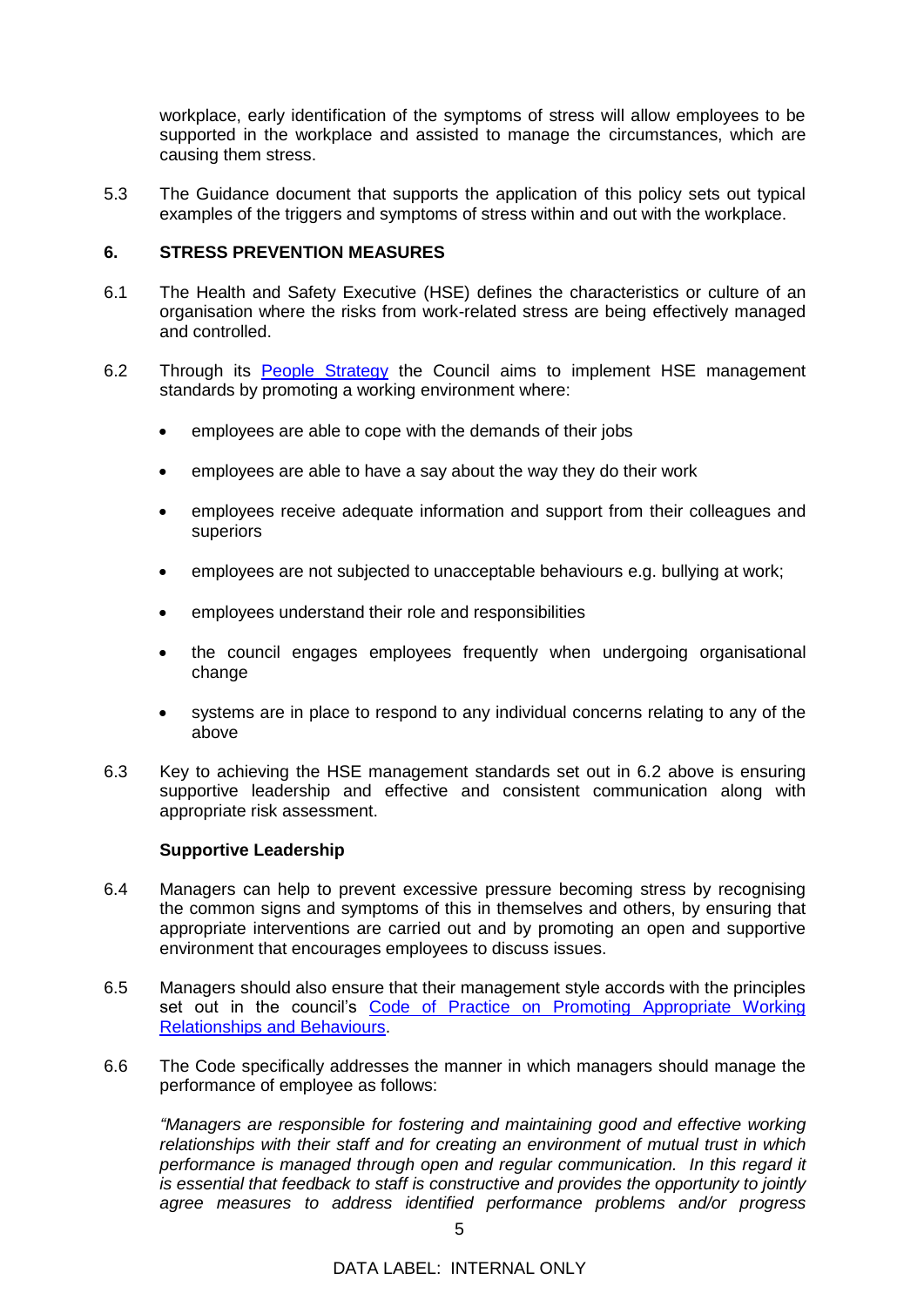*personal development plans and career aspirations."*

#### **Effective and Consistent Communication**

- 6.7 Effective and consistent communication with team members enables managers to maintain an awareness and appreciation of current workloads and individual capabilities when delegating and distributing tasks to their employees. This can be achieved through:
	- Regular team meetings
	- Regular 'one to one' meetings
	- Appraisal and Development Reviews
- 6.8 The communication methods referred to in 6.7 above provide the opportunity for constructive discussion between manager and employee(s) in relation to manageable workload and development needs. Regular communication also enables work plans to be amended and updated as new demands are placed upon employees.
- 6.9 The Appraisal and Development Review (ADR) framework supports effective day-today leadership and management practice. Put simply ADR reviews are;

*'all about ensuring you are clear about what is expected of you, how you are expected to do it and how well you're doing it. It also ensures that all aspects of your job are considered in giving you feedback and agreeing any performance development action required'.* 

6.10 Regular communication will also offer employees the opportunity to alert their line manager to any stress/mental health related concerns they may have. Communication at an early stage is important to allow the causes of stress to be identified and appropriate action to be taken to minimise its effects on the employee and on service delivery.

#### **Risk Factors**

- 6.11 Managers should be alert to the potential risk of stress occurring within their teams particularly during periods of organisational change where there may be increased pressure on workloads and feelings of uncertainty and anxiety. Employees already suffering from a mental ill health condition are likely to be more vulnerable to the risk of stress in these circumstances particularly if they subjected to increasing workload demands due to organisational changes.
- 6.12 Regular monitoring of management and performance information will also help in identifying signs that may indicate that stress is prevalent in the workplace. High levels of team sickness absence, high staff turnover, increased numbers of violent incidents, grievances, disciplinary and/or bullying and harassment cases should be explored as potential symptoms of stress.

#### **Induction and Training Considerations**

- 6.13 Failure to provide induction and meet training needs can lead to employees experiencing feelings of uncertainty and vulnerability especially when moving to a new or changed role. It is therefore important that employees in these circumstances have access to learning opportunities and support so that they can maintain sufficient levels of competence and confidence in their new role.
- 6.14 Thereafter, learning needs should be identified and met on an ongoing basis using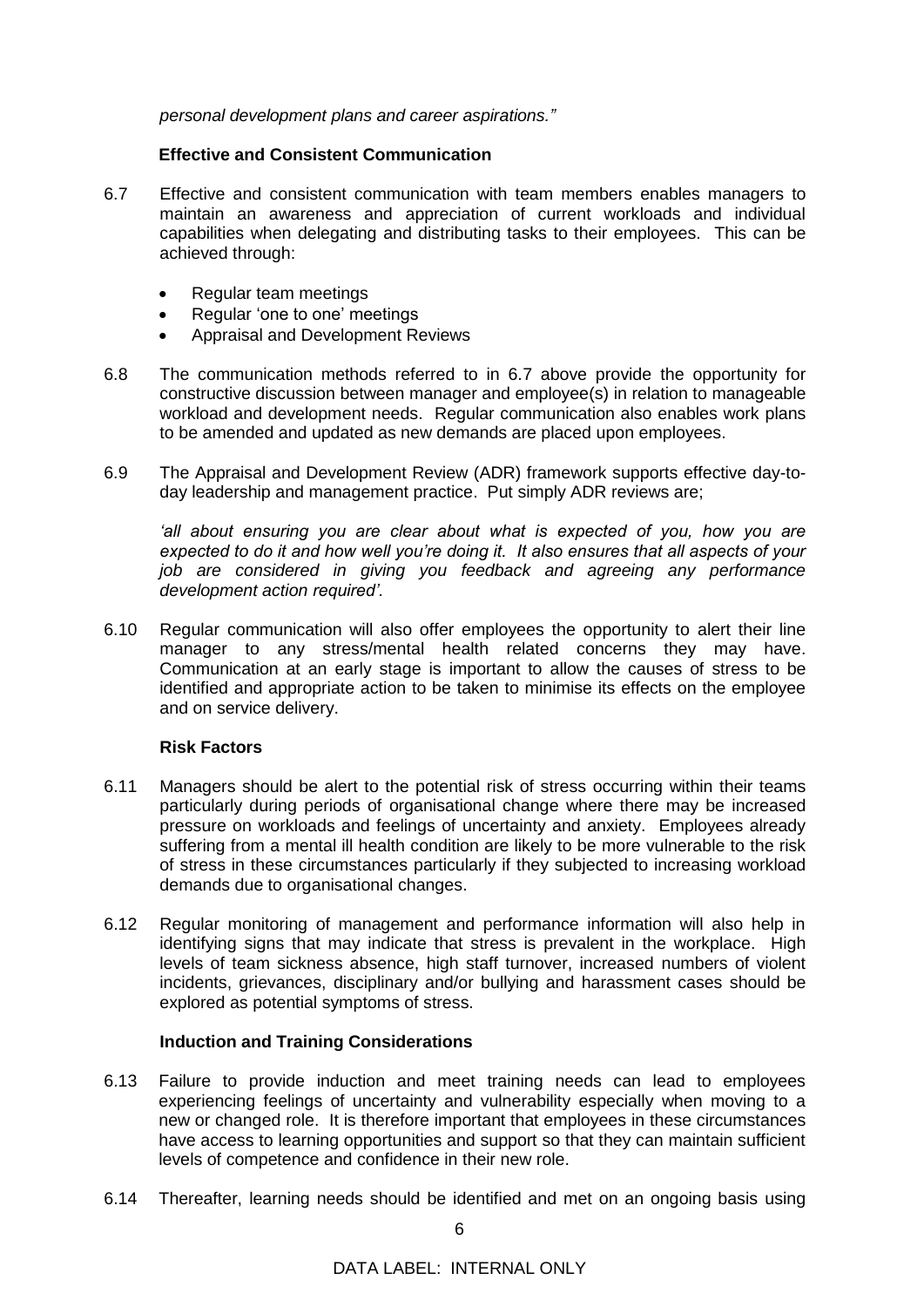the ADR process and regular one-to-one meetings.

## **Communication and Support during Periods of Change**

- 6.15 Managers responsible for areas undergoing significant organisational change must anticipate the need for and ensure that the employees in the areas affected are given adequate support and leadership during the period of transition. It is essential that agreed workforce management protocols for communicating and consulting with employees are fully observed.
- 6.16 As indicated earlier at Paragraph 6.11, Managers should be particularly aware of the impact of organisational change on employees who may already be vulnerable or prone to stressful reactions to changes in working routines and increased workload. Wherever possible, arrangements should be put in place to reassure and support those individuals through the transition.

## **Bullying and Harassment**

6.17 The council's [Code of Practice on Promoting Appropriate Working Relationships and](https://www.westlothian.gov.uk/media/1551/Promoting-Appropriate-Working---Relationship-and-Behaviour/pdf/BullyingAndHarassmentCodeOfPractice-3August2016.pdf)  [Behaviours](https://www.westlothian.gov.uk/media/1551/Promoting-Appropriate-Working---Relationship-and-Behaviour/pdf/BullyingAndHarassmentCodeOfPractice-3August2016.pdf) sets out the standards of behaviour expected of employees by the council in order to foster and maintain a working environment that is supportive, equitable, and free from discrimination. In particular, the Code makes it explicitly clear that bullying and harassment will not be tolerated in the workplace and provides for a process to investigate and act upon with complaints of bullying and harassment.

## **Employee Health and Wellbeing**

- 6.18 It is recognised that stress can affect our health and conversely improving our health and wellbeing can improve our ability to cope with or manage stressful situations.
- 6.19 In accordance with the council's [Employee Wellbeing Framework,](https://www.westlothian.gov.uk/media/6255/Employee-Health-And-Wellbeing-Framework/pdf/EmployeeWellbeingFramework2018-08-31.pdf) the Healthy Working Lives Steering Group encourages a healthy lifestyle for employees through a range of initiatives and support services including personal health checks, advice on healthy eating, smoking cessation, drugs and alcohol.

# **7. MANAGEMENT AND TREATMENT OF STRESS**

- 7.1 Employees who are experiencing symptoms of stress are encouraged to advise their manager at the earliest opportunity in order that the most appropriate means of help can be identified and offered.
- 7.2 In some cases, the employee's concerns will be alleviated by reviewing the balance of their workload commitments and any other non-work commitments to determine whether they are taking on more than they can realistically cope with. A temporary adjustment to workload priorities and/or some support in self -regulating their work such as the use of time management techniques may be sufficient to assist the employee manage and control their stress levels.
- 7.3 The council's Learning and Development Team also provides training interventions that help participants to understand the causes of stress and the types of tools and coping strategies for dealing with the effects of stress.
- 7.4 If an employee is not comfortable approaching their manager or having done so feels that their concerns have not been adequately addressed, they should seek advice from Human Resources. Additionally the employee may wish to seek advice from a Trade Union representative, and if appropriate, seek a medical view from their GP.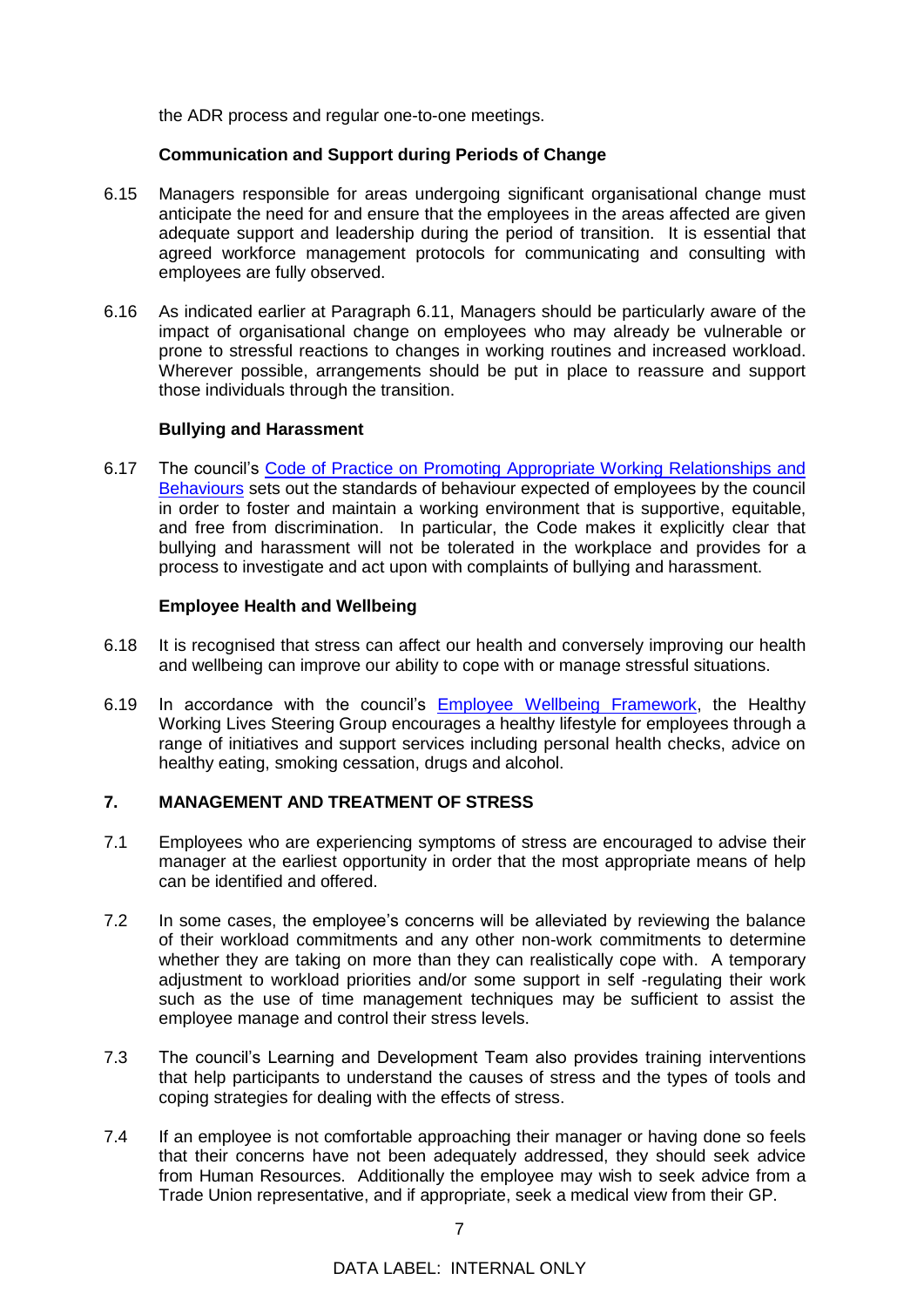- 7.5 The council offers free access to a qualified counsellor initially by telephone through the [Employee Assistance Programme \(Help EAP\).](https://www.westlothian.gov.uk/media/29433/Help-EAP-Brief/pdf/Help_EAP_Service.pdf?m=637140762273330000) This free-phone confidential helpline service, is available 24 hours a day, 365 days per year to all employees, and includes support for non-work related problems. Access is available via a telephone consultation in the first instance by calling 0800 028 5148 or by accessing their website <https://wlcouncil.optimise.health/>Paid time off is granted to attend appointments during normal working hours.
- 7.6 [Guidance](https://www.westlothian.gov.uk/media/6255/Employee-Health-And-Wellbeing-Framework/pdf/EmployeeWellbeingFramework2018-08-31.pdf) to accompany this Policy is available on MyToolkit and provides further information on stress treatment and how managers can effectively support employees with mental health problems.

#### **Council Policy on Supporting Attendance at Work**

- 7.7 Where an employee is advised by their GP to take some time off as a result of a stress-related health condition, the relevant provisions of the council's Supporting [Attendance at Work -](https://www.westlothian.gov.uk/media/27029/Supporting-Attendance-at-Work-Policy--Procedure/pdf/Supporting_Attendance_at_Work_Policy___Procedure2.pdf) Policy & Procedure will apply in conjunction with this policy. In these circumstances, managers should adopt a proactive but sensitive approach so that the employee does not feel isolated or guilty. In this regard, the manager should establish with the employee whether regular contact would be helpful and how this should be arranged during the period of absence.
- 7.8 A key element of the council's [Supporting Attendance at Work -](https://www.westlothian.gov.uk/media/27029/Supporting-Attendance-at-Work-Policy--Procedure/pdf/Supporting_Attendance_at_Work_Policy___Procedure2.pdf) Policy & Procedure is the need to establish effective support mechanisms to assist an employee's return to normal work following a period of sickness absence, particularly after periods of prolonged absence. Where an employee returns to work following prolonged absence due to work-related stress, a suitable return to work programme should be put in place.
- 7.9 Return to work programmes should be developed by the employee's manager in conjunction with the employee, their GP/specialist as appropriate, and the Occupational Health Adviser. Such arrangements should not necessarily be regarded as short-term interventions. Depending on the nature of the case, options to be considered range from phased return in the initial stages, to longer term or permanent adjustments to work patterns and conditions if appropriate.
- 7.10 Where evidence suggests that an employee's stress-related absence could potentially be linked to factors in the workplace, it is important that these factors are investigated and addressed before the employee returns. Reasonable adjustments should be made wherever possible so that the employee is not reintroduced into the same working conditions that led to their absence. Further information can be found in the [Managers Guide on Reasonable Adjustments.](https://www.westlothian.gov.uk/media/13795/Management-Guidance---Reasonable-Adjustments/pdf/Management_Guidance_Reasonable_Adjustments.pdf)
- 7.11 Following return to work, an employee's progress should be reviewed regularly by their manager until such time as the employee no longer feels they need additional support. Thereafter, ongoing performance reviews carried out under the ADR process in addition to regular one-to-one meetings should be used as a means of checking that the employee is continuing to cope well.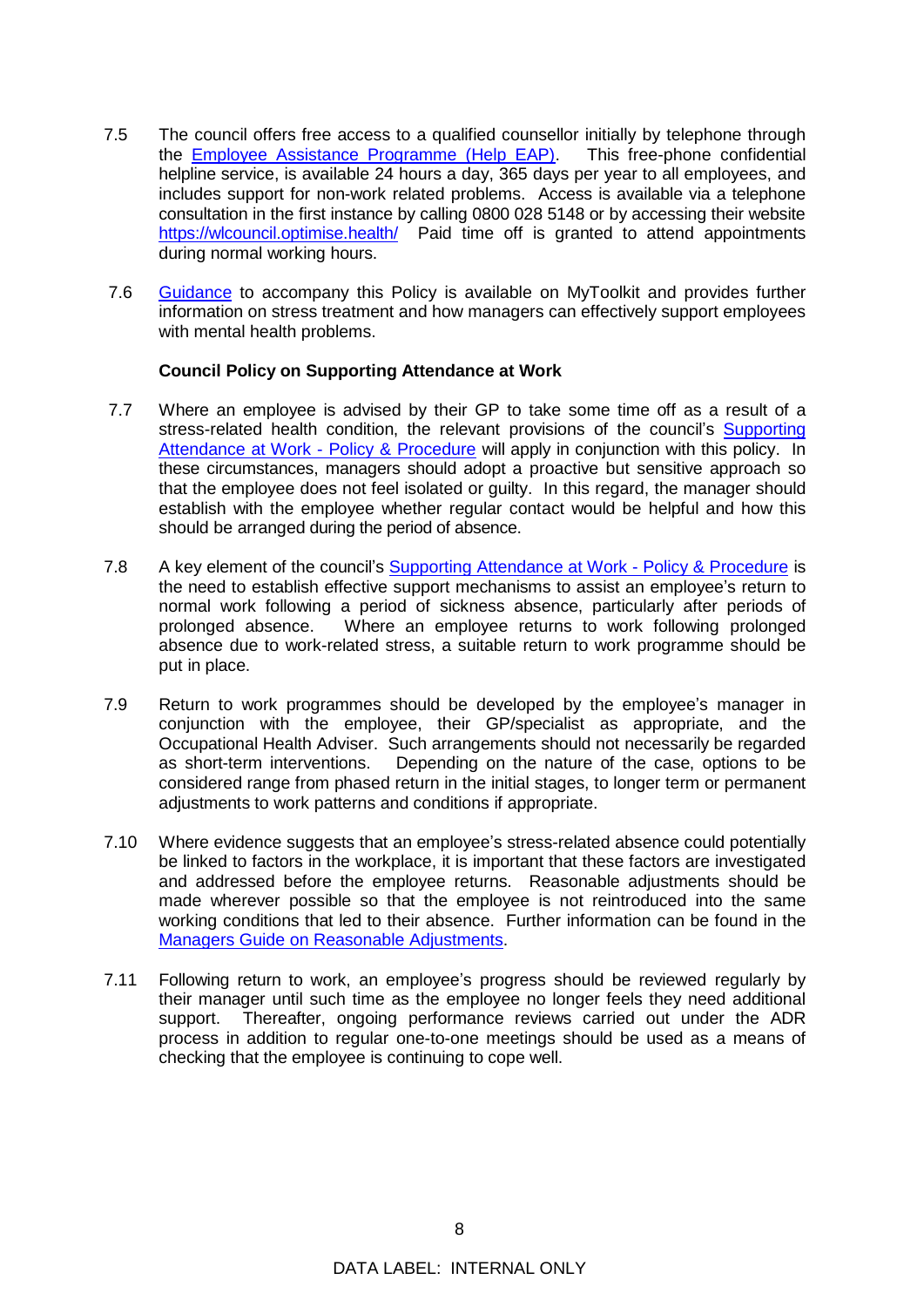## **8. TRAINING**

- 8.1 The council provides 'Mentally Healthy Workplace' training for managers designed to:
	- Help managers identify the key factors that contribute to a mentally healthy workplace
	- Give managers a broad understanding of mental health in the workplace
	- Ensure managers are aware of their responsibilities in relation to health and wellbeing
	- Improve managers skills and confidence in dealing with mental health in the workplace
	- Focus specifically on stress in the workplace and how to prevent, identify, and manage it using the HSE management standards approach

## **9. RESPONSIBILITIES**

#### Managers

Managers play a key role in creating a mentally healthy workplace and in this regard are responsible for:

- Encouraging a workplace culture in which mental wellbeing and physical wellbeing are regarded as equally important
- Ensuring as far as is reasonably practicable, that the work environment is safe and that measures are taken to reduce the risk of mental ill health as a result of work related factors
- Providing supportive leadership and creating an open and supportive environment that encourages employees to discuss issues related to mental ill health
- Maintaining effective and consistent communication with team members in accordance with the council's [People Strategy](https://www.westlothian.gov.uk/media/21228/People-Strategy-2018-23/pdf/PeopleStrategy1823.pdf)
- Reviewing management information, being alert to indicators of stress within the team and undertaking risk assessment as appropriate
- Ensuring that all new employees receive appropriate induction and training and thereafter identifying and meeting the learning needs of all employees through the use of the ADR process and one-to-one meetings
- Ensuring that all employees are aware of the council's support mechanisms including confidential counselling, occupational health and procedures for dealing with bullying & harassment at work
- Liaising with Human Resources to maximise support for employees who have mental health problems
- Supporting employees who become sick as a result of mental ill health in accordance with the council's Managing Attendance at Work Policy;